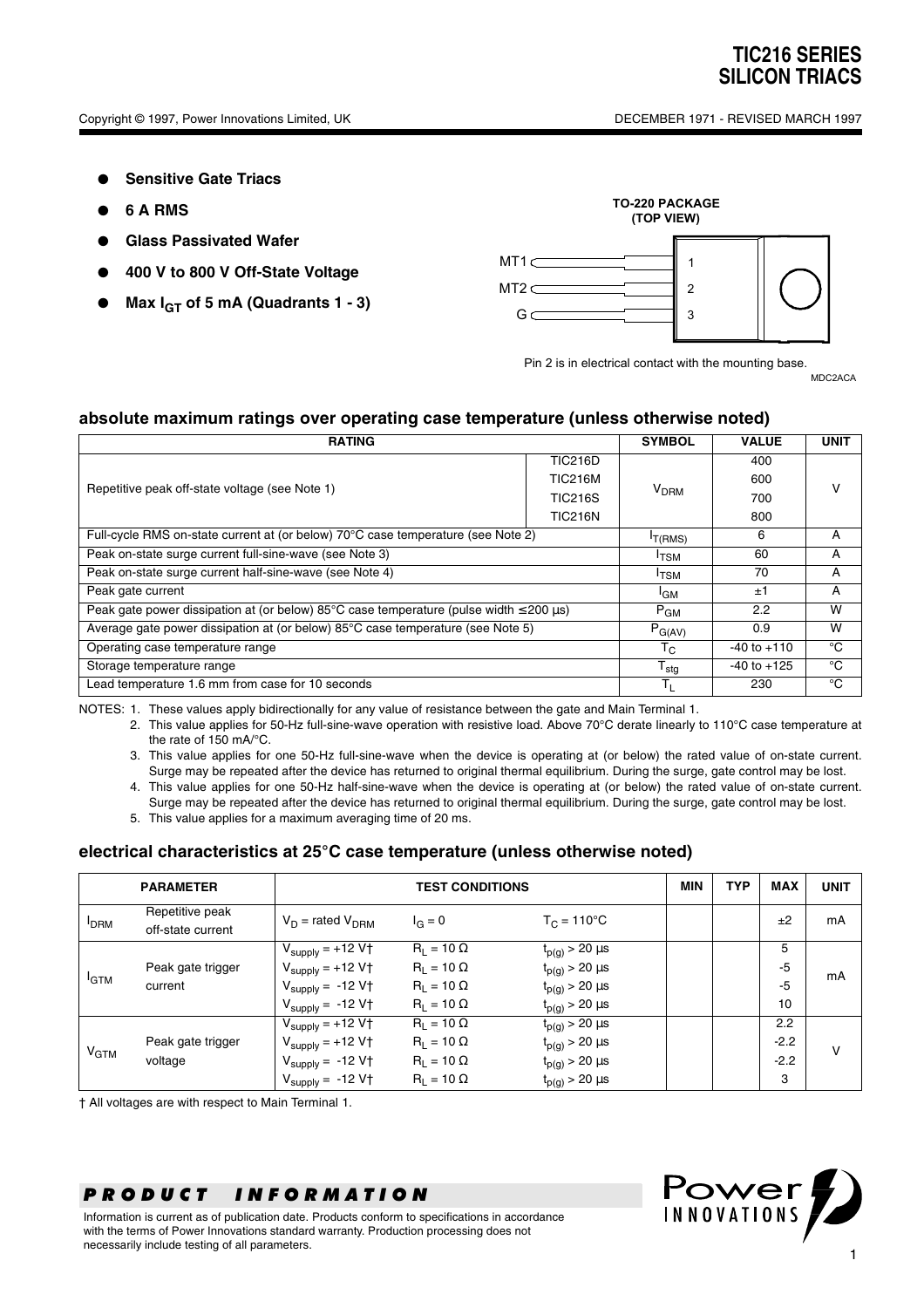#### DECEMBER 1971 - REVISED MARCH 1997

### **electrical characteristics at 25°C case temperature (unless otherwise noted) (continued)**

|                 | <b>PARAMETER</b>         | <b>TEST CONDITIONS</b>                         |                       |                          | MIN | <b>TYP</b> | <b>MAX</b> | <b>UNIT</b> |
|-----------------|--------------------------|------------------------------------------------|-----------------------|--------------------------|-----|------------|------------|-------------|
| V <sub>TM</sub> | Peak on-state voltage    | $I_{TM} = \pm 8.4 A$                           | $I_G = 50 \text{ mA}$ | (see Note 6)             |     |            | ±1.7       | v           |
| Īн              | Holding current          | $V_{\text{supply}} = +12 V \uparrow$           | $I_{G} = 0$           | Init' $I_{TM}$ = 100 mA  |     |            | 30         | mA          |
|                 |                          | $V_{\text{supply}} = -12 V \uparrow$           | $I_{G} = 0$           | Init' $I_{TM} = -100$ mA |     |            | -30        |             |
| Ч.              | Latching current         | $V_{\text{supply}} = +12 V \uparrow$           | (see Note 7)          |                          | 50  |            | mA         |             |
|                 |                          | $V_{\text{supply}} = -12 V \uparrow$           |                       |                          |     | $-20$      |            |             |
| dv/dt           | Critical rate of rise of | $V_{DBM}$ = Rated $V_{DBM}$ $I_G = 0$          |                       | $T_C = 110^{\circ}C$     |     | ±50        |            | $V/\mu s$   |
|                 | off-state voltage        |                                                |                       |                          |     |            |            |             |
| $dv/dt_{(c)}$   | Critical rise of         | $V_{DBM}$ = Rated $V_{DBM}$ $I_{TBM}$ = ±8.4 A |                       | $T_C = 70^{\circ}$ C     | ±5  |            |            | $V/\mu s$   |
|                 | commutation voltage      |                                                |                       |                          |     |            |            |             |

† All voltages are with respect to Main Terminal 1.

NOTES: 6. This parameter must be measured using pulse techniques,  $t_p = \leq 1$  ms, duty cycle  $\leq$  2 %. Voltage-sensing contacts separate from the current carrying contacts are located within 3.2 mm from the device body.

7. The triacs are triggered by a 15-V (open-circuit amplitude) pulse supplied by a generator with the following characteristics:

 $R_G$  = 100 Ω,  $t_{p(g)}$  = 20 μs,  $t_r$  = ≤ 15 ns, f = 1 kHz.

### **thermal characteristics**

| <b>PARAMETER</b>     |                                         |  | TVD | <b>MAX</b> | UNIT          |
|----------------------|-----------------------------------------|--|-----|------------|---------------|
| ⊓⊕ძ                  | Junction to case thermal resistance     |  |     | ے ۔        | $\degree$ C/W |
| ∍<br>$n_{\theta}$ JA | Junction to free air thermal resistance |  |     | 62.5       | °C/W          |

### *PRODUCT INFORMATION*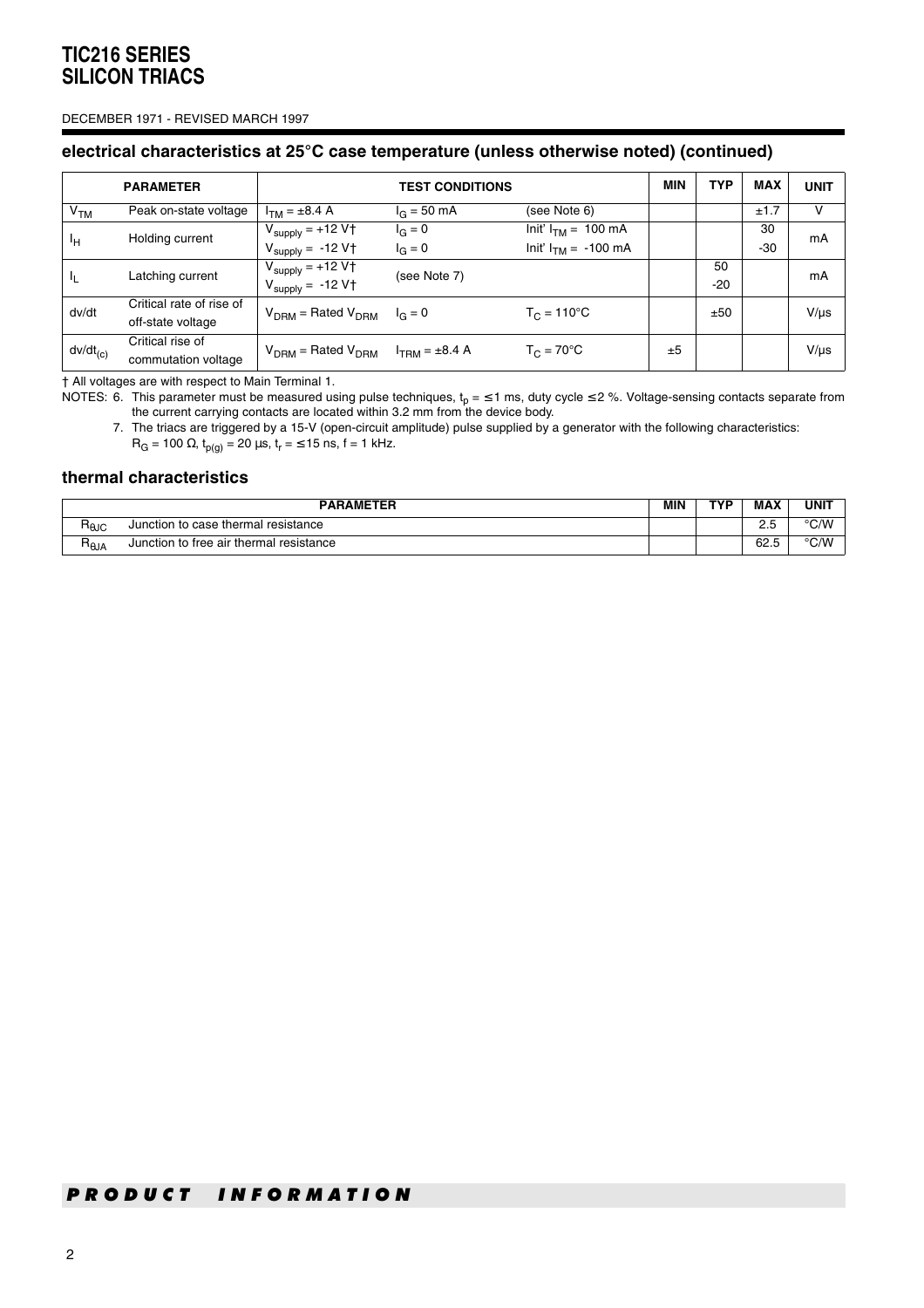### **MECHANICAL DATA**

## **TO-220**

### **3-pin plastic flange-mount package**

This single-in-line package consists of a circuit mounted on a lead frame and encapsulated within a plastic compound. The compound will withstand soldering temperature with no deformation, and circuit performance characteristics will remain stable when operated in high humidity conditions. Leads require no additional cleaning or processing when used in soldered assembly.



B. Mounting tab corner profile according to package version.

C. Typical fixing hole centre stand off height according to package version.

Version 1, 18.0 mm. Version 2, 17.6 mm.